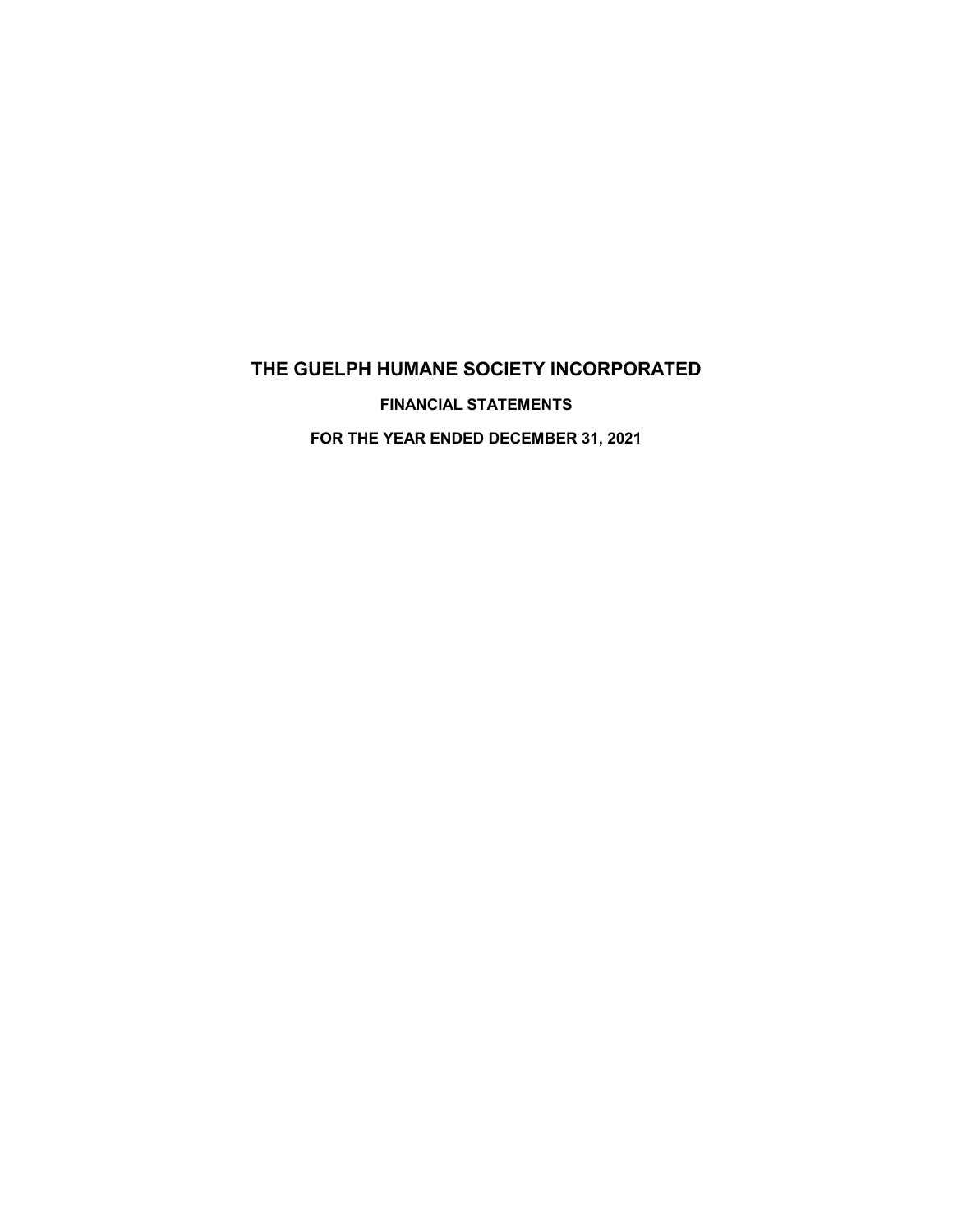**INDEX TO THE FINANCIAL STATEMENTS**

**YEAR ENDED DECEMBER 31, 2021**

 $\overline{\phantom{0}}$ 

|                                               | Page     |
|-----------------------------------------------|----------|
| INDEPENDENT AUDITOR'S REPORT                  | $3 - 4$  |
| FINANCIAL STATEMENTS                          |          |
| <b>Statement of Financial Position</b>        | 5        |
| Statement of Changes in Net Assets            | 6        |
| <b>Statement of Revenues and Expenditures</b> | 7        |
| <b>Statement of Cash Flows</b>                | 8        |
| Notes to the Financial Statements             | $9 - 14$ |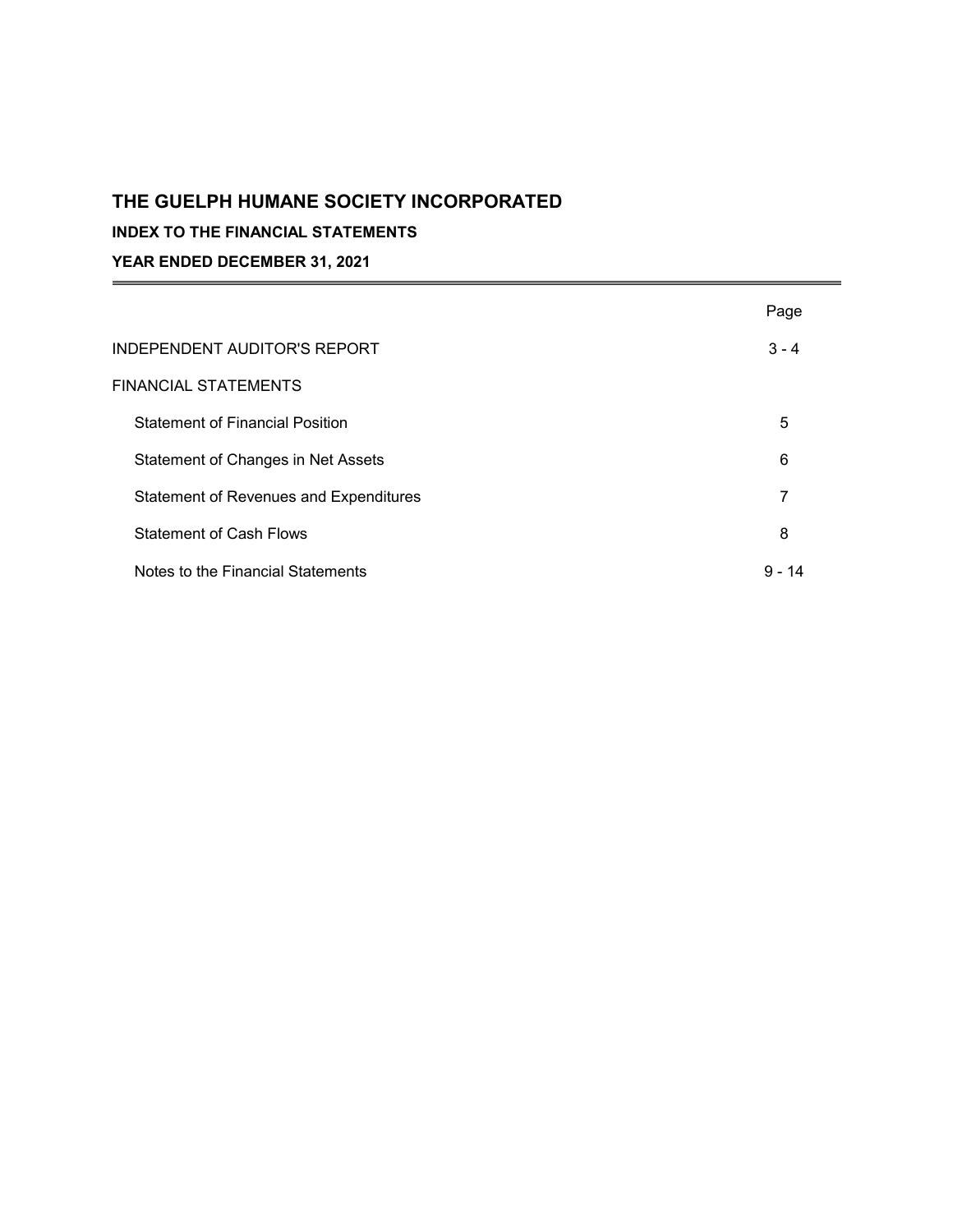

# **INDEPENDENT AUDITOR'S REPORT**

To the Members of: The Guelph Humane Society Incorporated

### **Qualified Opinion**

We have audited the accompanying financial statements of The Guelph Humane Society Incorporated, which comprise the statement of financial position as at December 31, 2021 and the statements of revenues and expenditures, changes in net assets and cash flows for the year then ended, and notes to the financial statements, including a summary of significant accounting policies.

In our opinion, except for the effects of the matter described in the Basis for Qualified Opinion paragraph, these financial statements present fairly, in all material respects, the financial position of The Guelph Humane Society Incorporated as at December 31, 2021 and the results of its operations and its cash flows for the then ended in accordance with Canadian accounting standards for not for profit organizations.

### **Basis for Qualified Opinion**

In common with many not for profit organizations, the organization derives some of the revenues from cash sources, the completeness of which is not susceptible to satisfactory audit verification. Accordingly, our verification of these revenues was limited to the amounts recorded in the records of the organization and we were not able to determine whether any adjustments might be necessary to revenues, net surplus (deficit) for the year and cash flows from operations for the years ended December 31, 2021 and 2020, current assets as at December 31, 2021 and 2020, and net assets as at January 1 and December 31 for both the 2021 and 2020 years. Our audit opinion on the financial statements for the year ended December 31, 2020 was modified accordingly because of the possible effects of this limitation in scope.

We conducted our audit in accordance with Canadian generally accepted auditing standards. Our responsibilities under those standards are further described in the Auditor's Responsibilities for the Audit of the Financial Statements section of our report. We are independent of The Guelph Humane Society Incorporated in accordance with the ethical requirements that are relevant to our audit of the financial statements in Canada, and we have fulfilled our other ethical responsibilities in accordance with these requirements. We believe that the audit evidence we have obtained is sufficient and appropriate to provide a basis for our qualified audit opinion.

#### **Responsibilities of Management and Those Charged with Governance for the Financial Statements**

Management is responsible for the preparation and fair presentation of the financial statements in accordance with Canadian accounting standards for not for profit organizations and for such internal control as management determines is necessary to enable the preparation of financial statements that are free from material misstatement, whether due to fraud or error.

In preparing the financial statements, management is responsible for assessing the organization's ability to continue as a going concern, disclosing, as applicable, matters related to a going concern and using the going concern basis of accounting unless management either intends to liquidate the organization or to cease operations, or has no realistic alternative but to do so.

Those charged with governance are responsible for overseeing the organization's financial reporting process.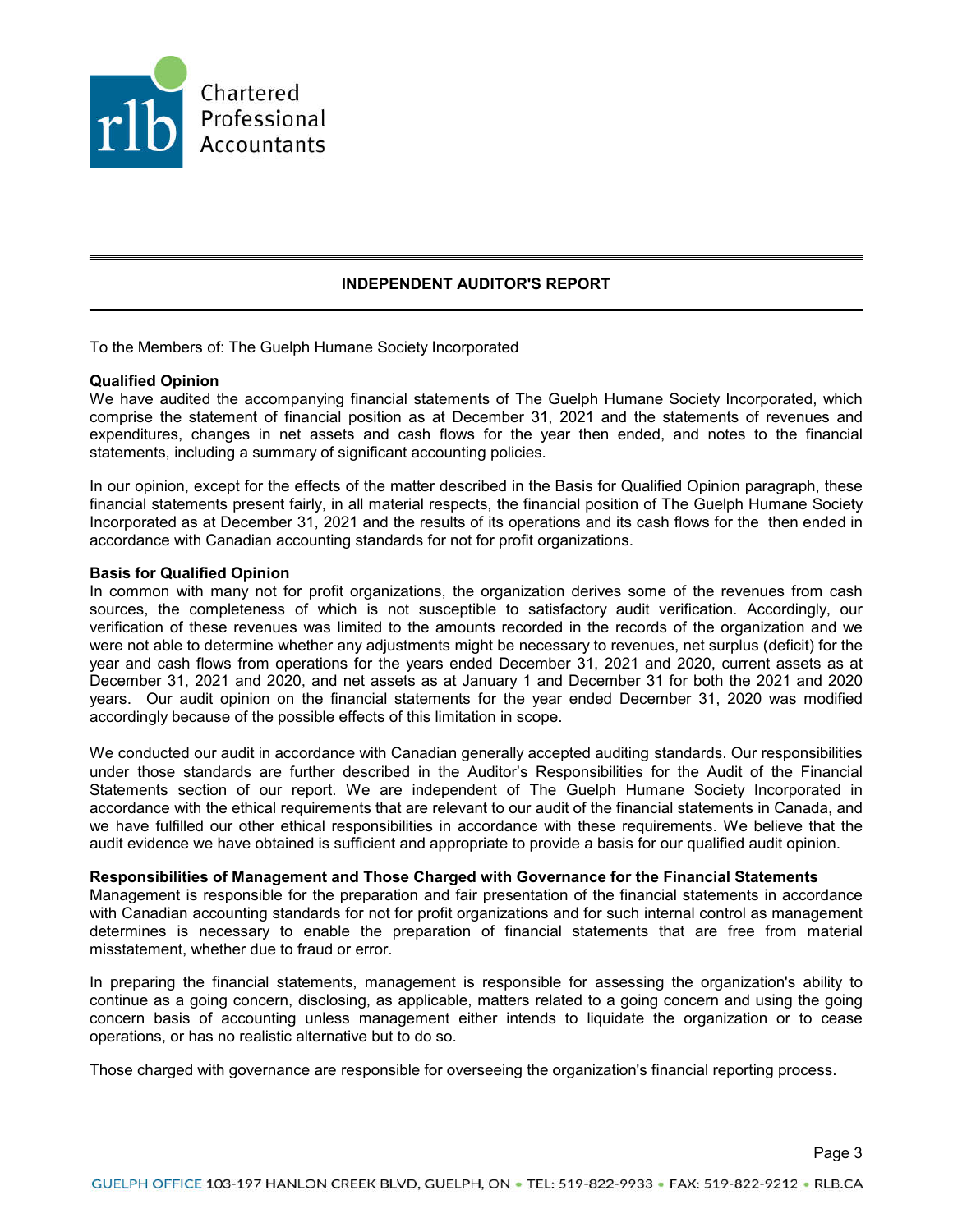### **Auditor's Responsibilities for the Audit of the Financial Statements**

Our objectives are to obtain reasonable assurance about whether the financial statements, as a whole, are free from material misstatement, whether due to fraud or error, and to issue an auditor's report that includes our opinion. Reasonable assurance is a high level of assurance, but is not a guarantee that an audit conducted in accordance with Canadian generally accepted auditing standards will always detect a material misstatement when it exists. Misstatements can arise from fraud or error and are considered material if, individually or in the aggregate, they could reasonably be expected to influence the economic decisions of users taken on the basis of these financial statements.

As part of an audit in accordance with Canadian generally accepted auditing standards, we exercise professional judgement and maintain professional skepticism throughout the audit. We also:

- Identify and assess the risks of material misstatement of the financial statements, whether due to fraud or error, design and perform audit procedures responsive to those risks, and obtain audit evidence that is sufficient and appropriate to provide a basis for our opinion. The risk of not detecting a material misstatement resulting from fraud is higher than for one resulting from error, as fraud may involve collusion, forgery, intentional omissions, misrepresentations, or override of internal control.
- Obtain an understanding of internal control relevant to the audit in order to design audit procedures that are appropriate in the circumstances, but not for the purpose of expressing an opinion on the effectiveness of the organization's internal control.
- Evaluate the appropriateness of accounting policies used and the reasonableness of accounting estimates and related disclosures made by management.
- Conclude on the appropriateness of management's use of the going concern basis of accounting and, based on the audit evidence obtained, whether a material uncertainty exists related to events or conditions that may cast significant doubt on the organization's ability to continue as a going concern. If we conclude that a material uncertainty exists, we are required to draw attention in our auditor's report to the related disclosures in the financial statements or, if such disclosures are inadequate, to modify our opinion. Our conclusions are based on the audit evidence obtained up to the date of our auditor's report. However, future events or conditions may cause the organization to cease to continue as a going concern.
- Evaluate the overall presentation, structure and content of the financial statements, including the disclosures, and whether the financial statements represent the underlying transactions and events in a manner that achieves fair presentation.

We communicate with those charged with governance regarding, among other matters, the planned scope and timing of the audit and significant audit findings, including any significant deficiencies in internal control that we identify during our audit.

FIB LLP

Guelph, Ontario Chartered Professional Accountants April 27, 2022 Licensed Public Accountants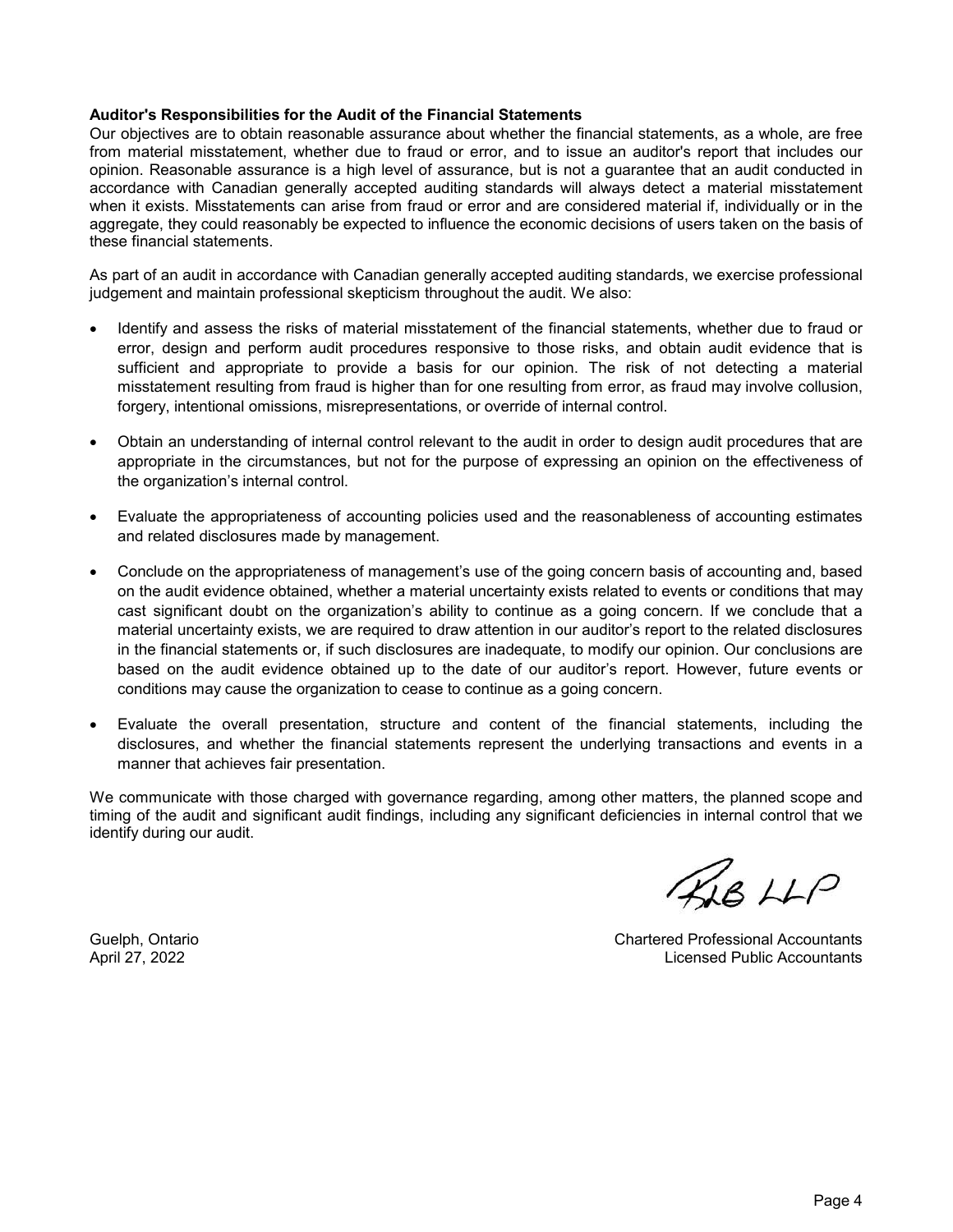# **STATEMENT OF FINANCIAL POSITION**

# **AS AT DECEMBER 31, 2021**

|                                                                                                                                                                                                                                                | 2021                                                                                      | 2020                                                                              |
|------------------------------------------------------------------------------------------------------------------------------------------------------------------------------------------------------------------------------------------------|-------------------------------------------------------------------------------------------|-----------------------------------------------------------------------------------|
| <b>ASSETS</b>                                                                                                                                                                                                                                  |                                                                                           |                                                                                   |
| <b>CURRENT</b><br>Cash<br>Accounts receivable<br>Wage subsidy receivable (note 9)<br>Government remittances recoverable<br>Inventory<br>Prepaid expenses                                                                                       | \$<br>838,692<br>228,547<br>0<br>236,875<br>1,459<br>37,908<br>1,343,481                  | 1,159,015<br>\$<br>120,492<br>46,245<br>531,992<br>1,459<br>25,599<br>1,884,802   |
| <b>INVESTMENTS</b> (note 5)                                                                                                                                                                                                                    | 1,195,901                                                                                 | 1,365,228                                                                         |
| <b>CAPITAL ASSETS (note 4)</b>                                                                                                                                                                                                                 | 9,602,643                                                                                 | 7,866,076                                                                         |
|                                                                                                                                                                                                                                                | \$12,142,025                                                                              | \$11,116,106                                                                      |
| <b>LIABILITIES</b>                                                                                                                                                                                                                             |                                                                                           |                                                                                   |
| <b>CURRENT</b><br>Construction loan (note 6)<br>Accounts payable and accrued liabilities<br>Government remittances payable<br>Deferred contributions (note 10)<br>Current portion of long term debt (note 8)<br><b>LONG TERM DEBT</b> (note 8) | \$<br>0<br>176,688<br>11,872<br>150,896<br>1,045,644<br>1,385,100<br>460,479<br>1,845,579 | 2,452,648<br>909,731<br>23,936<br>28,425<br>0<br>3,414,740<br>30,000<br>3,444,740 |
| <b>NET ASSETS</b>                                                                                                                                                                                                                              |                                                                                           |                                                                                   |
| <b>UNRESTRICTED</b>                                                                                                                                                                                                                            | 9,476,409                                                                                 | 6,197,524                                                                         |
| <b>EXTERNALLY RESTRICTED</b>                                                                                                                                                                                                                   | 281,777                                                                                   | 935,582                                                                           |
| <b>INTERNALLY RESTRICTED</b> (note 12)                                                                                                                                                                                                         | 194,578                                                                                   | 194,578                                                                           |
| <b>ENDOWMENT</b> (note 13)                                                                                                                                                                                                                     | 343,682<br>10,296,446                                                                     | 343,682<br>7,671,366                                                              |
|                                                                                                                                                                                                                                                | \$12,142,025                                                                              | \$11,116,106                                                                      |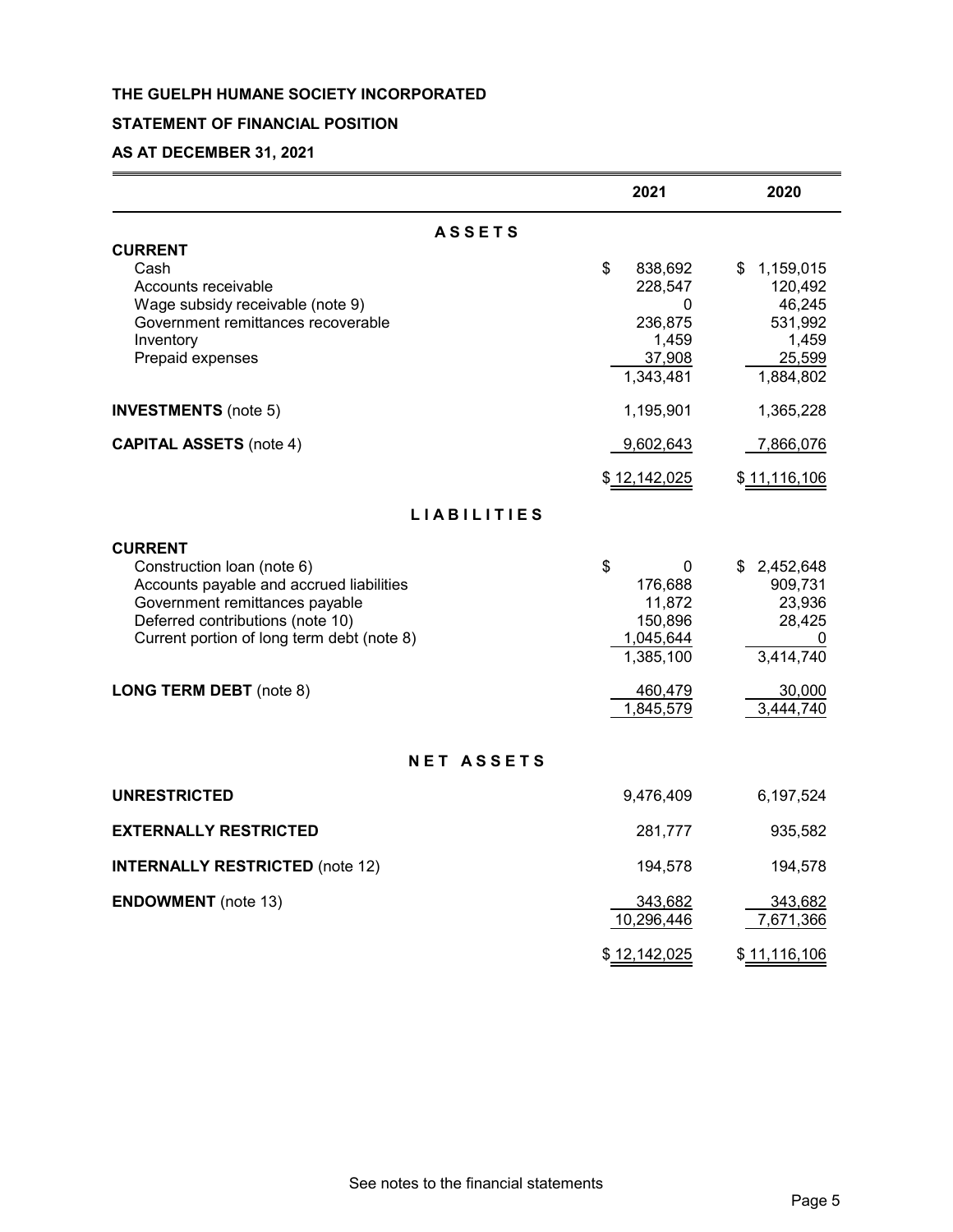# **STATEMENT OF CHANGES IN NET ASSETS**

|                                          | General<br><b>Fund</b> | Animal<br><b>Services</b><br>(Unrestricted) (Unrestricted) | Capital<br>(Externallv<br>Restricted) | <b>Duke's Fund</b><br>(Externally<br>Restricted) | Internally<br><b>Restricted</b><br>(note 12) | <b>Endowment</b><br><b>Funds</b><br>(note 13) | 2021<br><b>Total</b>             | 2020<br><b>Total</b> |
|------------------------------------------|------------------------|------------------------------------------------------------|---------------------------------------|--------------------------------------------------|----------------------------------------------|-----------------------------------------------|----------------------------------|----------------------|
| <b>NET ASSETS, beginning</b><br>of year  | $$6,360,140$ \$        | $(162, 616)$ \$                                            | 747,951 \$                            | 187,631 \$                                       | 194,578 \$                                   |                                               | 343,682 \$7,671,366 \$4,773,711  |                      |
| Net surplus (deficit) for the<br>year    | 389,747                | (22, 396)                                                  | 2,278,730                             | (21,001)                                         | 0                                            | $\mathbf 0$                                   | 2,625,080                        | 2,897,655            |
| Transfers (note 7)                       | 2,911,534              | 0                                                          | (2,911,534)                           | $\Omega$                                         |                                              | $\mathbf 0$                                   |                                  |                      |
| NET ASSETS, end of year $$9,661,421$ $$$ |                        | $(185, 012)$ \$                                            | $115,147$ \$                          | 166,630 \$                                       | 194,578 \$                                   |                                               | 343,682 \$10,296,446 \$7,671,366 |                      |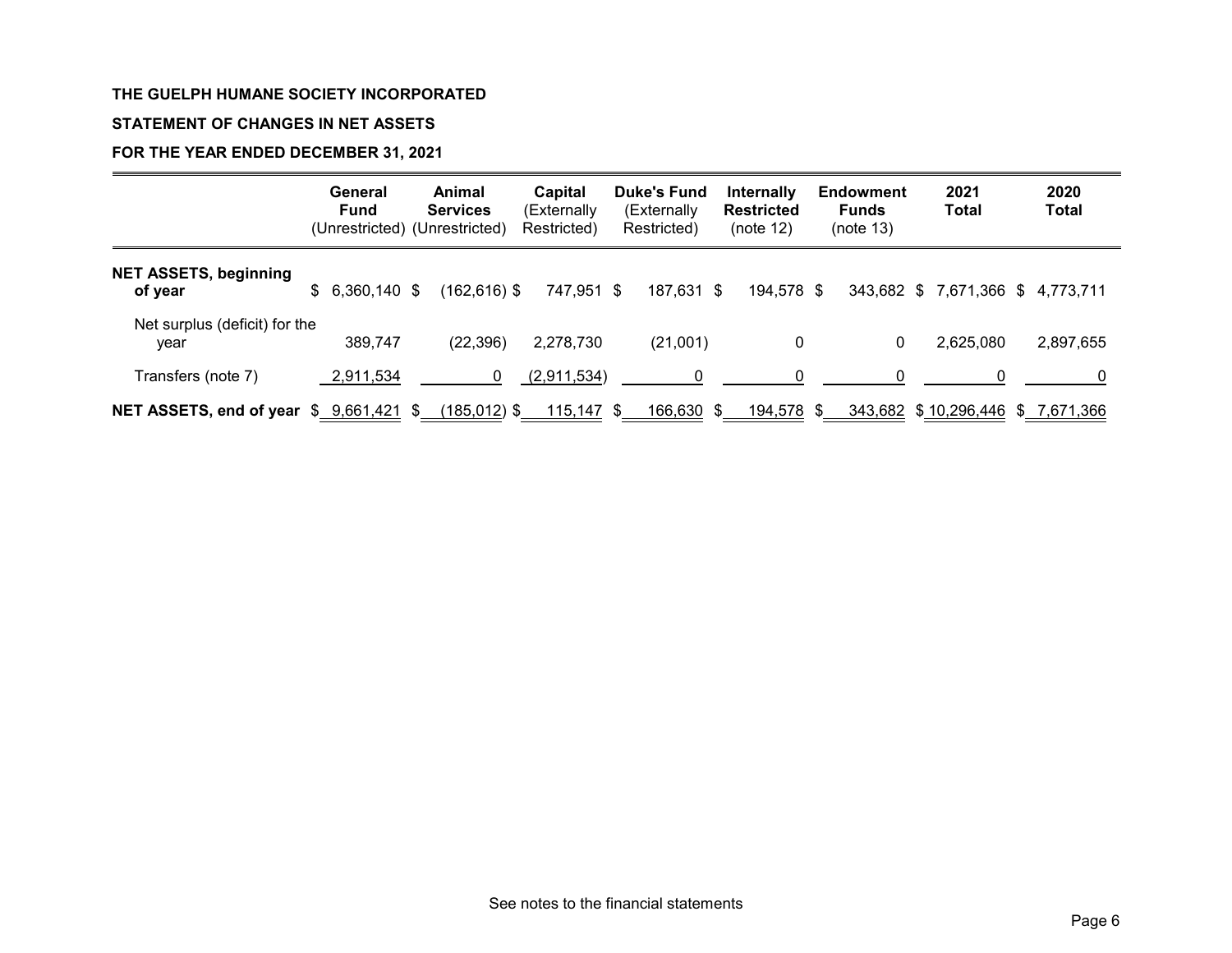# **STATEMENT OF REVENUES AND EXPENDITURES**

|                                            | General<br><b>Fund</b><br>(Unrestricted) | Animal<br><b>Services</b><br>(Unrestricted) | <b>Capital Fund</b><br>(Externally<br>Restricted) | <b>Duke's Fund</b><br>(Externally<br>Restricted) | 2021<br><b>Total</b> | 2020<br><b>Total</b> |
|--------------------------------------------|------------------------------------------|---------------------------------------------|---------------------------------------------------|--------------------------------------------------|----------------------|----------------------|
| <b>REVENUES</b>                            |                                          |                                             |                                                   |                                                  |                      |                      |
| Donations                                  | \$<br>752,195                            | \$<br>0                                     | 2,644,904<br>\$                                   | \$<br>46,176                                     | 3,443,275<br>\$      | 2,862,309<br>\$      |
| Fee for service                            | 471,035                                  | 355,115                                     | 0                                                 | 0                                                | 826,150              | 811,156              |
| <b>Bequests</b>                            | 558.653                                  | 0                                           | $\Omega$                                          | $\Omega$                                         | 558.653              | 150,333              |
| Grants                                     | 216,171                                  | $\mathbf 0$                                 | 14,133                                            | $\Omega$                                         | 230,304              | 293,746              |
| Fundraising activities                     | 169,872                                  | $\mathbf 0$                                 | 43,304                                            | $\mathbf 0$                                      | 213,176              | 26,945               |
| Adoptions and surrenders                   | 164,798                                  | 81                                          | $\Omega$                                          | $\mathbf 0$                                      | 164,879              | 194,993              |
| Government assistance (note 9)             | 62,149                                   | 14,082                                      | 2,432                                             | $\mathbf{0}$                                     | 78,663               | 332,437              |
| Boarding income                            | 67,928                                   | $\Omega$                                    | $\Omega$                                          | $\Omega$                                         | 67,928               | 16,725               |
| Investment income                          | 55,031                                   | 0                                           | 0                                                 | $\mathbf 0$                                      | 55,031               | 27,516               |
| Transfer charges                           | 18,100                                   | $\Omega$                                    | 0                                                 | $\Omega$                                         | 18,100               | 17,000               |
| Other                                      | 9,950                                    | 4,535                                       | $\Omega$                                          | 0                                                | 14,485               | 16,721               |
|                                            | 2,545,882                                | 373,813                                     | 2,704,773                                         | 46,176                                           | 5,670,644            | 4,749,881            |
| <b>EXPENDITURES</b>                        |                                          |                                             |                                                   |                                                  |                      |                      |
| Salaries and benefits                      | 1,239,593                                | 325,779                                     | 35,107                                            | 0                                                | 1,600,479            | 1,421,888            |
| Office                                     | 238,279                                  | 3,916                                       | 43,497                                            | $\Omega$                                         | 285,692              | 147,070              |
| Veterinary                                 | 215,843                                  | 0                                           | $\Omega$                                          | 67,177                                           | 283,020              | 213,124              |
| Amortization                               | 0                                        | $\mathbf{0}$                                | 174,110                                           | 0                                                | 174,110              | 14,188               |
| Supplies                                   | 161,289                                  | 5,838                                       | 2,236                                             | 0                                                | 169,363              | 164,651              |
| Interest on long term debt (note 6)        | $\Omega$                                 | 0                                           | 90,893                                            | $\Omega$                                         | 90,893               | 29,280               |
| <b>Fundraising activities</b>              | 72,156                                   | $\mathbf{0}$                                | 15,240                                            | $\Omega$                                         | 87,396               | 11,879               |
| Repairs and maintenance                    | 51,869                                   | 6,715                                       | 20,099                                            | $\Omega$                                         | 78,683               | 31,399               |
| <b>Utilities</b>                           | 41,846                                   | 19,087                                      | 15,404                                            | 0                                                | 76,337               | 33,445               |
| <b>Facilities</b>                          | 62,590                                   | 0                                           | 0                                                 | 0                                                | 62,590               | 18,887               |
| Automotive                                 | 10,879                                   | 29,041                                      | $\mathbf 0$                                       | $\Omega$                                         | 39,920               | 28,624               |
| Insurance                                  | 24,472                                   | 5,721                                       | 81                                                | $\Omega$                                         | 30,274               | 19,171               |
| Professional fees                          | 26,920                                   | $\mathbf 0$                                 | $\Omega$                                          | $\mathbf{0}$                                     | 26,920               | 30,674               |
| Advertising                                | 10,399                                   | 112                                         | 8,543                                             | 0                                                | 19,054               | 13,572               |
| Revaluation of asset retirement obligation | 0                                        | $\mathbf{0}$                                | $\Omega$                                          | $\Omega$                                         | 0                    | (85, 626)            |
| Loss on sale of capital assets             | 0                                        | 0                                           | 20,833                                            | $\mathbf 0$                                      | 20,833               | 0                    |
|                                            | 2,156,135                                | 396,209                                     | 426,043                                           | 67,177                                           | 3,045,564            | 2,092,226            |
| <b>OPERATING SURPLUS (DEFICIT)</b>         | 389,747                                  | (22, 396)                                   | 2,278,730                                         | (21,001)                                         | 2,625,080            | 2,657,655            |
| <b>SETTLEMENT INCOME</b>                   | $\pmb{0}$                                | $\overline{0}$                              | 0                                                 | 0                                                | 0                    | 240,000              |
| NET SURPLUS (DEFICIT) for the year         | 389,747<br>\$                            | (22, 396)<br>\$                             | \$2,278,730                                       | (21,001)<br>\$                                   | \$2,625,080          | \$2,897,655          |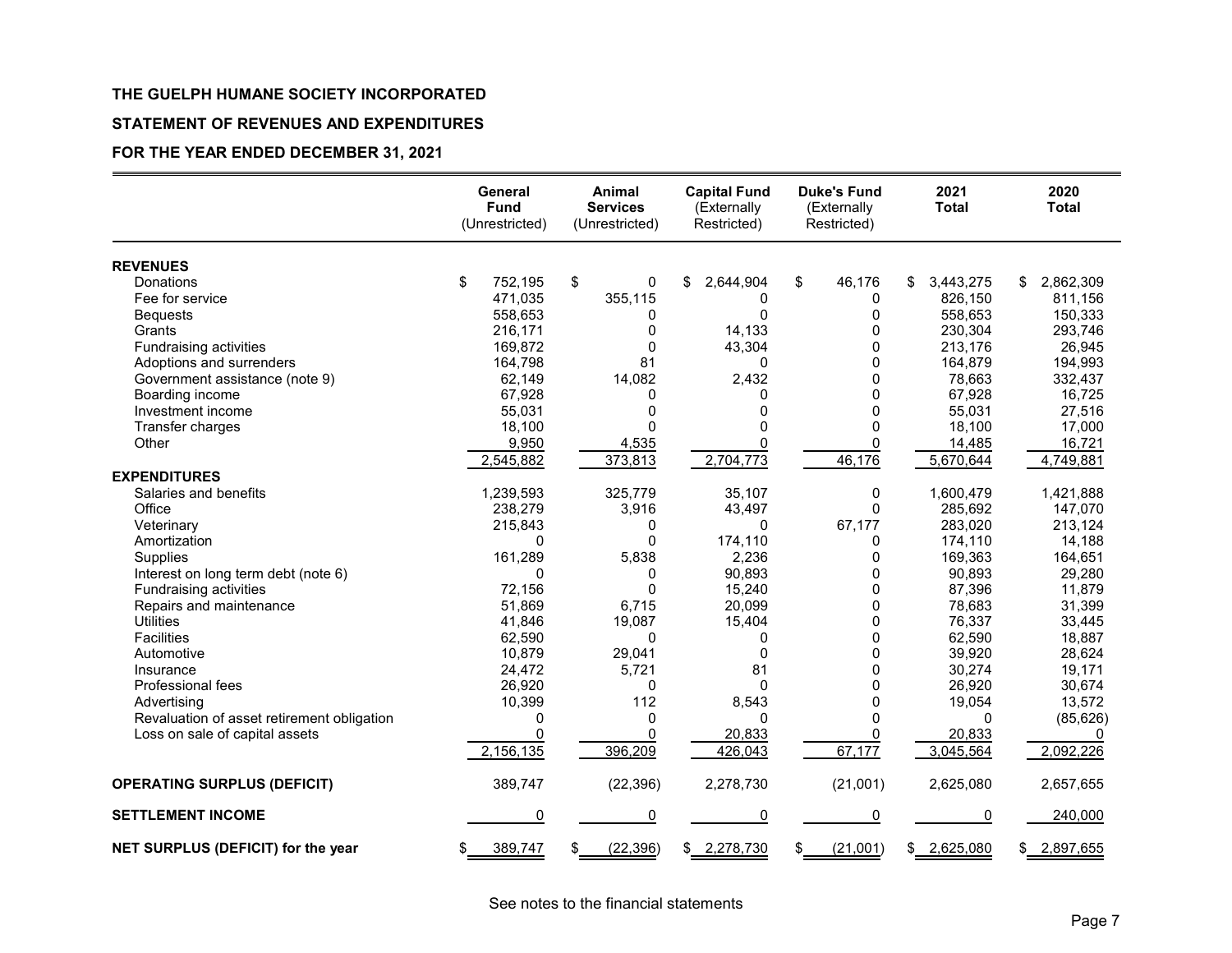# **STATEMENT OF CASH FLOWS**

|                                                 | 2021            | 2020            |
|-------------------------------------------------|-----------------|-----------------|
| CASH PROVIDED BY (USED IN) OPERATING ACTIVITIES |                 |                 |
| Surplus for the year                            | 2,625,080<br>\$ | \$2,897,655     |
| Items not requiring an outlay of cash           |                 |                 |
| Amortization                                    | 174,110         | 14,188          |
| Loss on sale of capital assets                  | 20,833          | 0               |
| Accretion (recovery) expense                    | 0               | (85, 626)       |
| Unrealized gain on investments                  | (34, 703)       | (5,784)         |
| Donated investments                             | (49, 819)       | 0               |
|                                                 | 2,735,501       | 2,820,433       |
| Changes in non-cash working capital             |                 |                 |
| Accounts receivable                             | (108, 055)      | 181,639         |
| Prepaid expenses                                | (12, 309)       | (6, 873)        |
| Wage subsidy receivable                         | 46,245          | (46, 245)       |
| Accounts payable and accrued liabilities        | (733, 043)      | 705,789         |
| Government remittances recoverable (payable)    | 283,053         | (423, 151)      |
| Deferred contributions                          | 122,471         | (15,683)        |
|                                                 | 2,333,863       | 3,215,909       |
| CASH PROVIDED BY (USED IN) FINANCING ACTIVITIES |                 |                 |
| Advance of construction loan                    | 869,622         | 2,452,648       |
| Repayment of construction loan                  | (3,322,270)     | 0               |
| Advance of long term debt                       | 1,990,409       | 30,000          |
| Repayment of long term debt                     | (514, 286)      | $\mathbf{0}$    |
|                                                 | (976, 525)      | 2,482,648       |
|                                                 |                 |                 |
| CASH PROVIDED BY (USED IN) INVESTING ACTIVITIES |                 |                 |
| Additions to capital assets                     | (1,935,010)     | (5, 573, 534)   |
| Redemption of investments                       | 265,954         | 367,079         |
| Purchases of investments                        | (12, 105)       | 0               |
| Proceeds on disposal of capital assets          | 3,500           |                 |
|                                                 | (1,677,661)     | (5,206,455)     |
| <b>NET (DECREASE) INCREASE IN CASH</b>          | (320, 323)      | 492,102         |
| <b>NET CASH, BEGINNING OF YEAR</b>              | 1,159,015       | 666,913         |
| <b>NET CASH, END OF YEAR</b>                    | 838,692<br>\$   | \$<br>1,159,015 |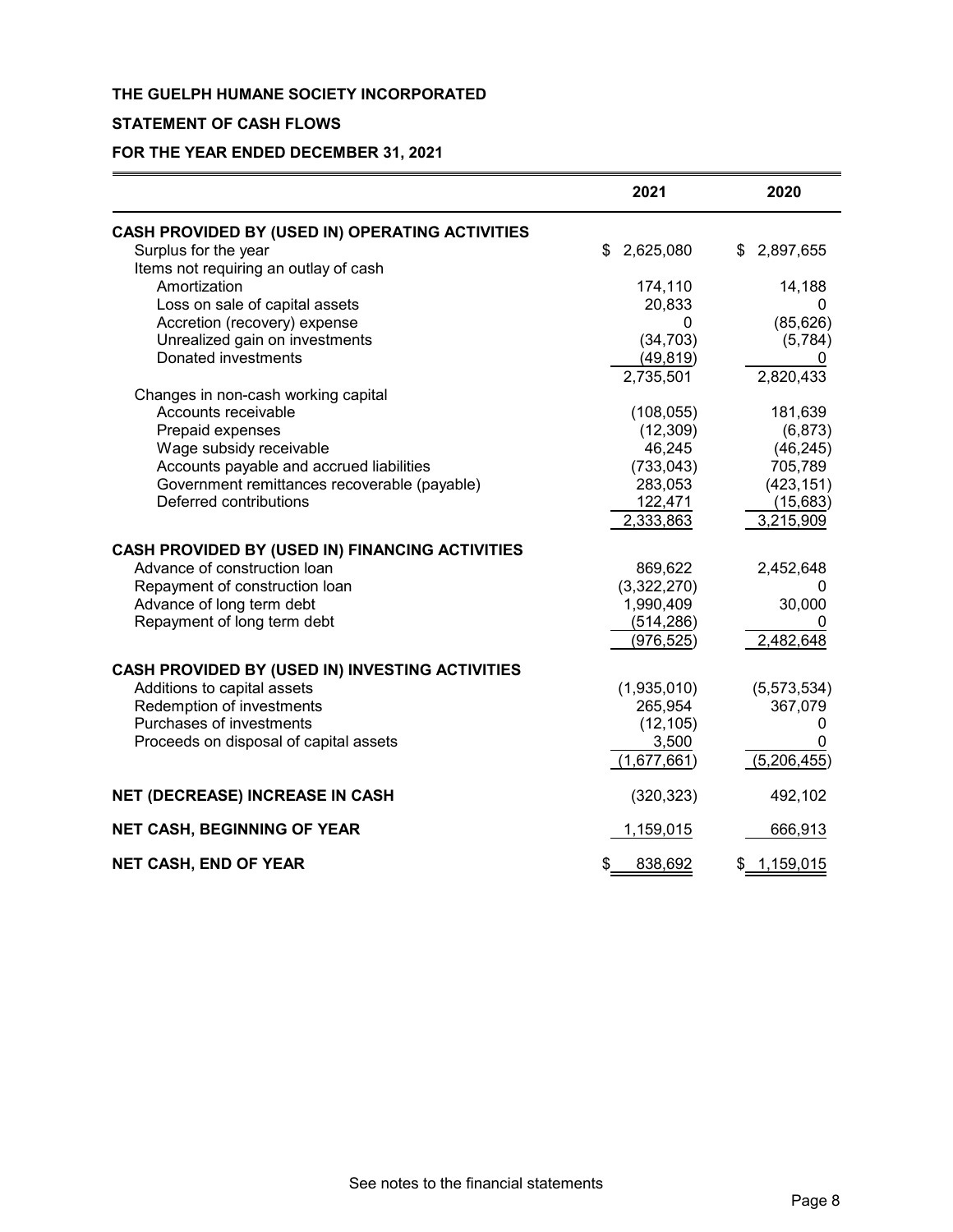# **NOTES TO THE FINANCIAL STATEMENTS**

# **FOR THE YEAR ENDED DECEMBER 31, 2021**

### **1. NATURE OF OPERATIONS**

The Guelph Humane Society Incorporated (the "organization") is a not-for-profit organization incorporated under the laws of Ontario without share capital and is a registered charity under the Income Tax Act. The organization is exempt from income tax. Its purpose is to promote the welfare of all animals, and prevent cruelty and suffering. The organization provides care and shelter for homeless, stray, and abused animals. Its services include animal sheltering, surrender and adoption, pet identification, lost pet returns, veterinary care and a progressive spay and neuter program.

# **2. SUMMARY OF SIGNIFICANT ACCOUNTING POLICIES**

The financial statements have been prepared in accordance with Canadian accounting standards for not for profit organizations and include the following significant accounting policies:

### (a) CAPITAL ASSETS

Capital assets are recorded at cost and amortized on the basis of their estimated useful life using the following methods and rates:

| <b>Buildings</b>        | - 30 years straight line basis |
|-------------------------|--------------------------------|
| Cat cages               | - 20 years straight line basis |
| Computer equipment      | - 3 years straight line basis  |
| Furniture and equipment | - 10 years straight line basis |
| <b>Vehicles</b>         | - 5 years straight line basis  |
|                         |                                |

Amortization is recorded at 50% of the above rates in the year of addition.

### (b) IMPAIRMENT OF LONG LIVED ASSETS

Long lived assets are tested for recoverability whenever events or changes in circumstances indicate that their carrying amount may not be recoverable. An impairment loss is recognized when the carrying value exceeds the total undiscounted cash flows expected from their use and eventual disposition. The amount of the impairment loss is determined as the excess of the carrying value of the asset over its fair value.

#### (c) USE OF ESTIMATES

The preparation of financial statements in conformity with Canadian generally accepted accounting principles for not for profit organizations requires management to make estimates and assumptions that affect the reported amounts of assets and liabilities, the disclosure of contingent assets and liabilities at the date of the financial statements and the reported amounts of revenues and expenses during the year. Significant areas requiring management's estimates include the useful lives of capital assets. Actual results could differ from those estimates.

# (d) FINANCIAL INSTRUMENTS

### Measurement of financial instruments

The organization initially measures its financial assets and liabilities at fair value.

The organization subsequently measures all its financial assets and financial liabilities at amortized cost, except for investments in equities and mutual funds, which are measured at fair value. Changes in fair value are recognized in net surplus.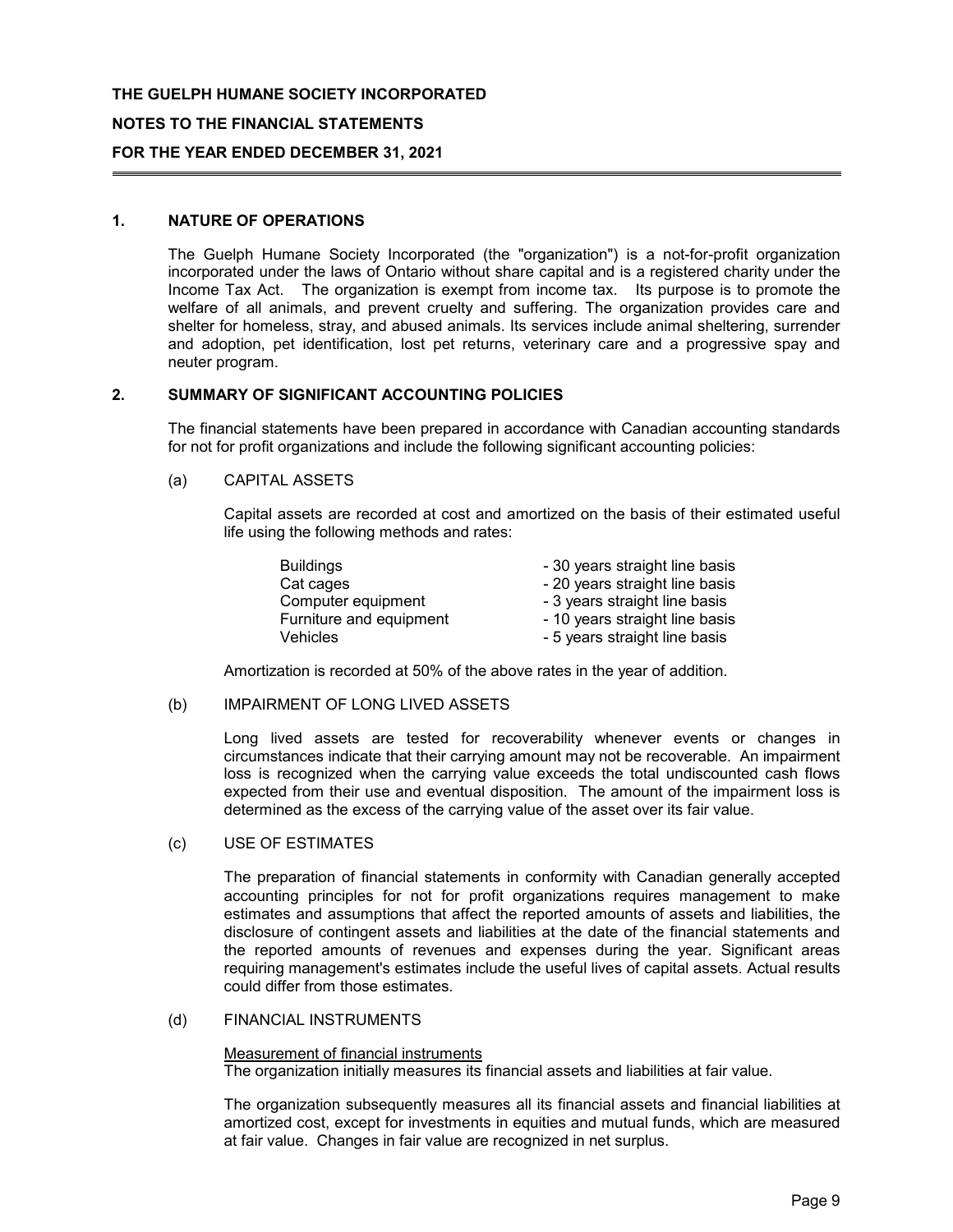# **THE GUELPH HUMANE SOCIETY INCORPORATED NOTES TO THE FINANCIAL STATEMENTS FOR THE YEAR ENDED DECEMBER 31, 2021**

# **2. SUMMARY OF SIGNIFICANT ACCOUNTING POLICIES** (continued)

# (d) FINANCIAL INSTRUMENTS (continued)

#### Impairment

Financial assets measured at amortized cost are tested for impairment when there are indicators of impairment. If an impairment has occurred, the carrying amount of financial assets measured at amortized cost is reduced to the greater of the discounted future cash flows expected or the proceeds that could be realized from the sale of the financial asset. The amount of the write-down is recognized in net surplus. The previously recognized impairment loss may be reversed to the extent of the improvement, directly or by adjusting the allowance account, provided it is no greater than the amount that would have been reported at the date of the reversal had the impairment not been recognized previously. The amount of the reversal is recognized in net surplus.

### Transaction costs

The organization recognizes its transaction costs in net surplus in the period incurred. However, financial instruments that will not be subsequently measured at fair value are adjusted by the transaction costs that are directly attributable to their origination, issuance or assumption.

### (e) CONTRIBUTED MATERIALS AND SERVICES

Contributed materials, used in the normal course of operations, are recognized in the financial statements when the fair value can be reasonably estimated and the materials would otherwise have been purchased.

### (f) FUND ACCOUNTING

#### General fund

The unrestricted general fund reports resources available for the organization's various operating activities.

#### Judy Lacina memorial reserve

This endowment is funded through contributions donated in memory of Judy Lacina and require the donated amounts to be permanently maintained. The interest income only is permitted to be used for special medical expenses for animals of the shelter that are not otherwise reimbursed.

### Sue Porter memorial reserve

This endowment is funded through contributions donated in memory of Sue Porter and require the donated amounts to be permanently maintained. The interest income only is permitted to be used to support humane education and spay/neuter programs.

#### Elsie Jones memorial reserve

This endowment is funded through contributions donated in memory of Elsie Jones and require the donated amounts to be permanently maintained. The interest income only is permitted to be used to support spay/neuter programs.

### Wade Townsend memorial reserve

This endowment is funded through contributions donated in memory of Wade Townsend and require the donated amounts to be permanently maintained. The interest income only is permitted to be used to support spay/neuter programs.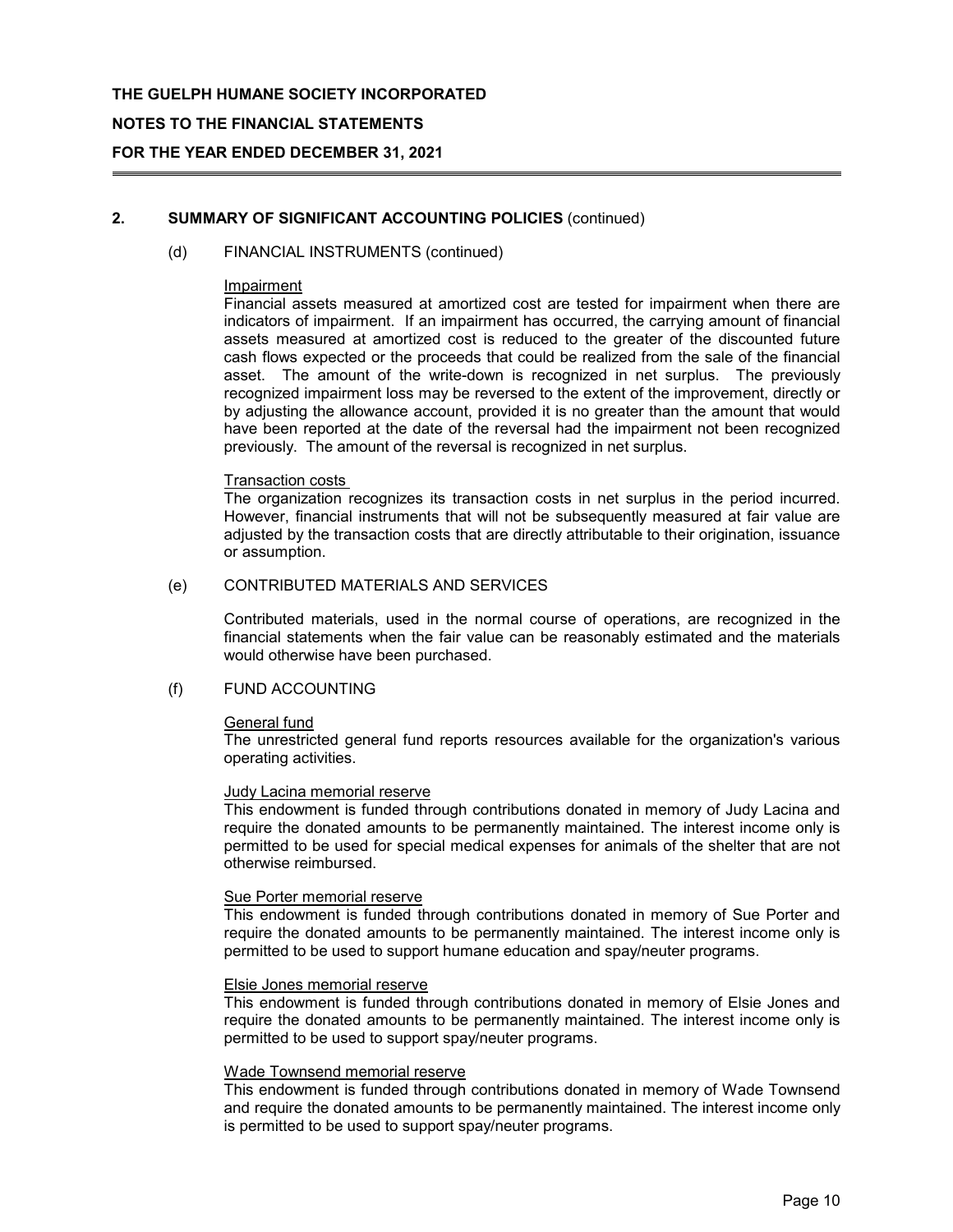# **NOTES TO THE FINANCIAL STATEMENTS**

# **FOR THE YEAR ENDED DECEMBER 31, 2021**

### **2. SUMMARY OF SIGNIFICANT ACCOUNTING POLICIES** (continued)

### (f) FUND ACCOUNTING (continued)

#### General reserve

The internally restricted general reserve is to stabilize the organization's finances by providing a cushion against unexpected events, losses of income and large unbudgeted expenses.

### Capital and equipment reserve

The internally restricted capital and equipment reserve is to be used to invest in equipment, software and capital upgrades, as needed, to support the overall operations of the organization.

### Capital fund

The externally restricted capital fund is funded from special projects and donations designated for capital uses.

### Duke's reserve

The externally restricted duke's reserve is funded from special projects and donations, and is to be used for special medical expenses for animals of the shelter that are not otherwise reimbursed.

#### Animal services fund

The unrestricted animal services fund reports resources that are related to animal services and enforces animal by-laws in the City of Guelph, Township of Centre Wellington and the Township of Guelph-Eramosa. Animal services refers to the enforcement of outlined animal by-laws for each city or township.

### (g) REVENUE RECOGNITION

The organization follows the restricted fund method of accounting for contributions in which externally restricted contributions are recognized upon receipt in the appropriate fund corresponding to the purpose for which they were contributed. Externally restricted contributions of the unrestricted general fund are recognized as revenue when the related expenditure occurs. Unrestricted contributions are recognized in the unrestricted general fund when received or receivable and collection is reasonably assured.

Restricted and unrestricted investment income is recognized when revenue is earned.

Contract based fee for service revenue is recognized in the period to which the contract relates.

The organization makes periodic applications for financial assistance under government incentive programs. Government assistance received during the year for current expenses is included in the determination of net surplus for the year.

All other revenues are recognized according to when the service is performed, collection of the relevant receivable is probable, persuasive evidence of an arrangement exists and the price is fixed or determinable.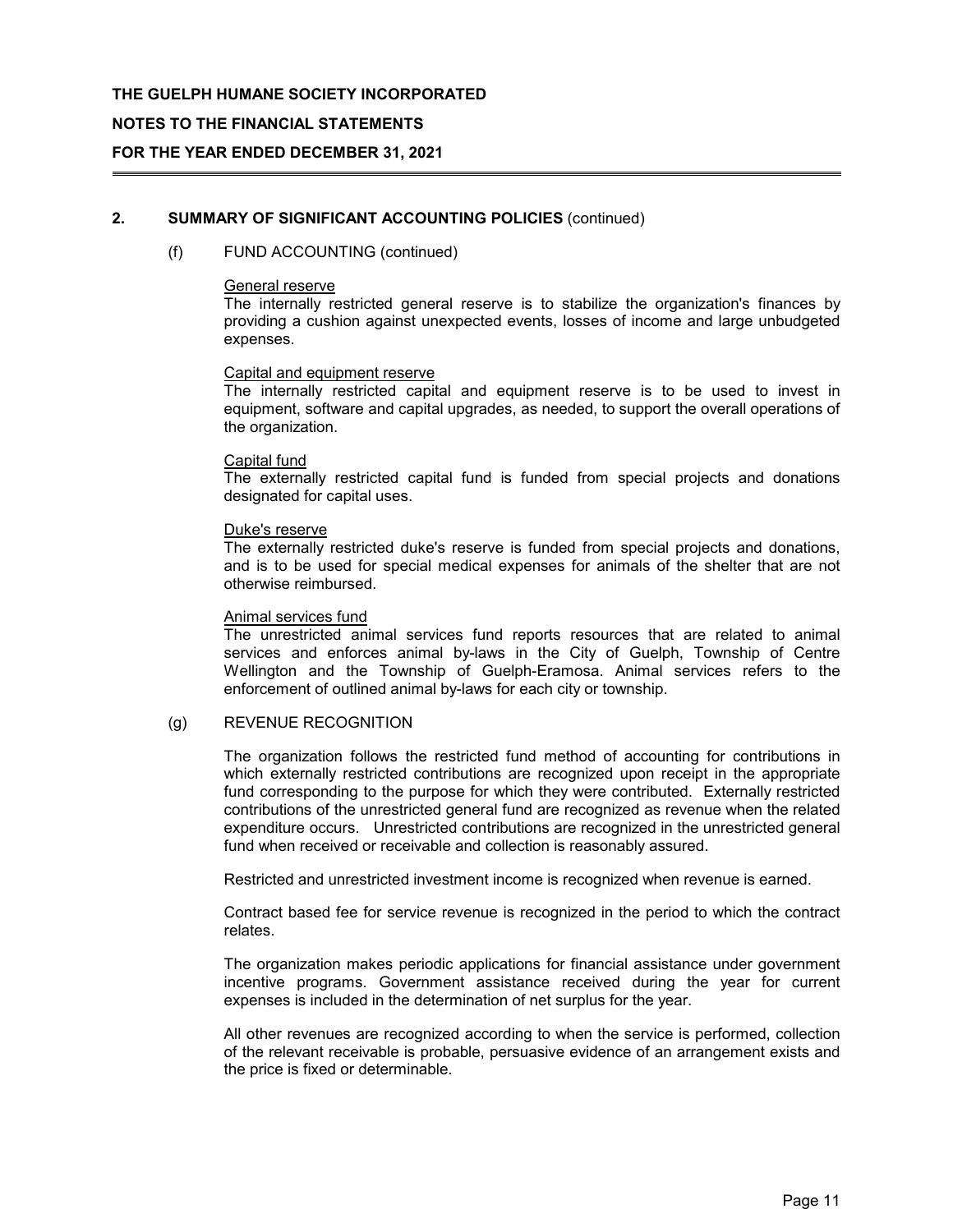### **NOTES TO THE FINANCIAL STATEMENTS**

### **FOR THE YEAR ENDED DECEMBER 31, 2021**

#### **3. FINANCIAL INSTRUMENTS**

Unless otherwise noted, it is management's opinion that the organization is not exposed to significant interest, credit, currency, liquidity, or other price risks arising from its financial instruments.

The extent of the organization's exposure to these risks did not change in 2021 compared to the previous period.

The organization does not have a significant exposure to any individual customer or counterpart.

Transacting in financial instruments exposes the organization to certain financial risks and uncertainties. These risks include:

#### Market risk

Market risk is the risk that the fair value or future cash flows of the organization's financial instruments will fluctuate because of changes in market prices. Some of the organization's financial instruments expose it to this risk, which comprises currency risk, interest rate risk and other price risk.

#### Interest rate risk

Interest rate risk is the risk that the fair value or future cash flows of a financial instrument will fluctuate because of changes in market interest rates. The organization is exposed to interest rate risk as a result of the variable interest rate on long term debt.

### Other price risk

Other price risk is the risk that the fair value or future cash flows of a financial instrument will fluctuate because of changes in market prices (other than those arising from interest rate risk or currency risk), whether those changes are caused by factors specific to the individual financial instrument or its issuer, or factors affecting all similar financial instruments traded in the market. The organization is exposed to other price risk on investments.

### **4. CAPITAL ASSETS**

|                         |    | Cost      | <b>Accumulated</b><br>Amortization |   | <b>Net</b><br>2021 |    | <b>Net</b><br>2020 |
|-------------------------|----|-----------|------------------------------------|---|--------------------|----|--------------------|
| <b>Buildings</b>        | \$ | 8,319,603 | \$<br>138,660                      | S | 8,180,943          | \$ | 6,698,286          |
| Cat cages               |    | 250,700   | 6,268                              |   | 244,432            |    | 24,333             |
| Computer equipment      |    | 64,753    | 38,120                             |   | 26,633             |    | 22,401             |
| Furniture and equipment |    | 184,632   | 26.784                             |   | 157,848            |    | 120,010            |
| Land                    |    | 963,882   | 0                                  |   | 963,882            |    | 963,882            |
| Vehicles                |    | 119,379   | 90,474                             |   | 28,905             |    | 37,164             |
|                         | S  | 9,902,949 | \$<br>300.306                      |   | 9,602,643          | S  | 7,866,076          |

# **5. INVESTMENTS**

Investments consist of equities and mutual funds. The book value of investments is \$1,161,198 at year end (2020 - \$1,342,913).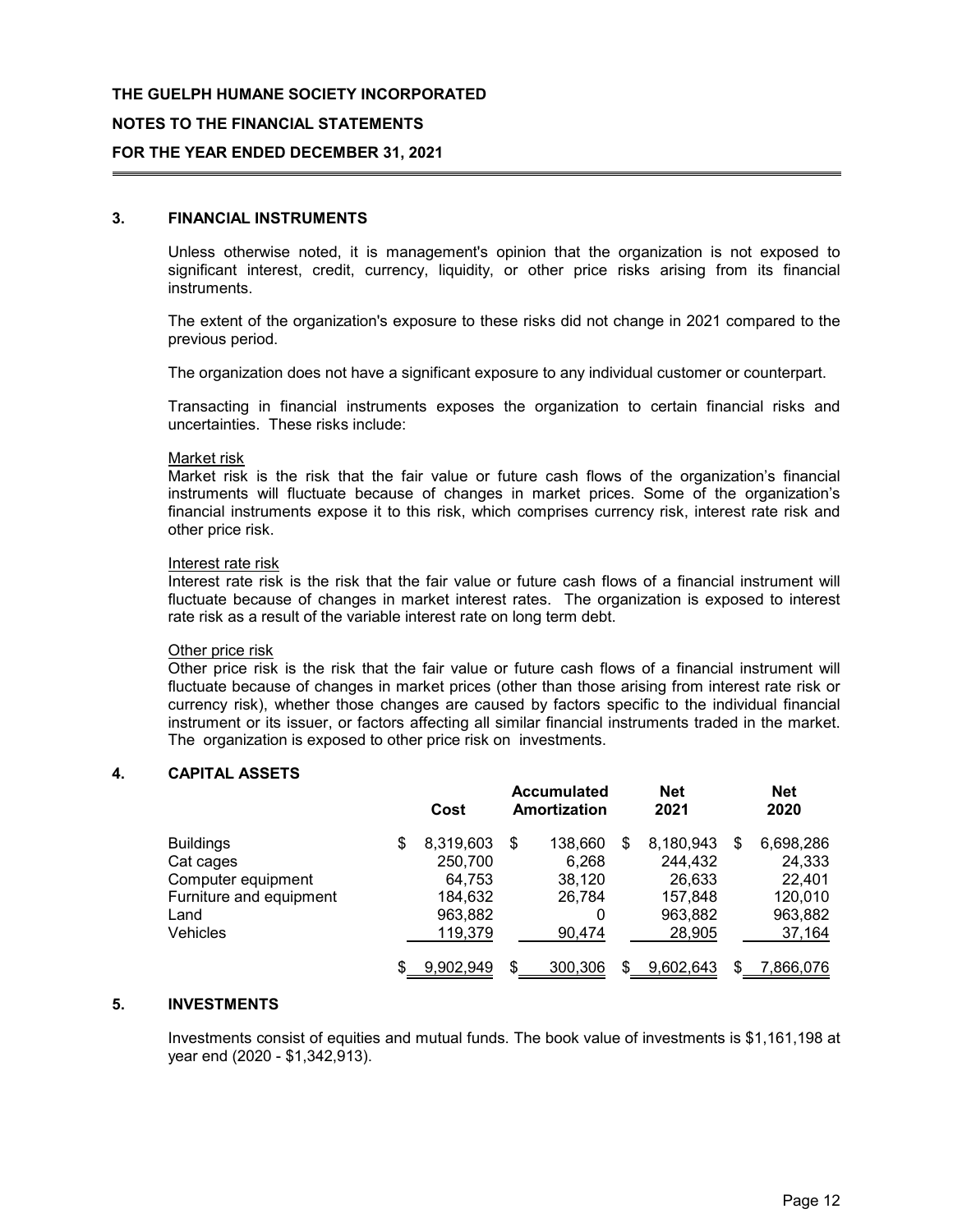# **NOTES TO THE FINANCIAL STATEMENTS**

# **FOR THE YEAR ENDED DECEMBER 31, 2021**

### **6. CONSTRUCTION LOAN**

The organization utilized \$0 (2020 - \$2,452,648) of an authorized construction financing demand loan with a limit up to a maximum of \$4,500,000. The loan incurred interest at prime plus 1.0% and was secured by the buildings disclosed in note 4, a general security agreement and a \$100,000 cash collateral to be held in a term deposit. This loan was converted to the two loans disclosed in note 8 during the year and interest incurred was \$80,064 (2020 - \$29,280).

### **7. INTERFUND LOANS AND TRANSFERS**

A transfer of \$2,911,534 from the capital fund to the general fund was authorized in the year for capital additions and loans. A transfer was approved to close the feline reserve fund and transfer the balance to the general reserve fund. An additional transfer was approved to close the automotive, equipment and communications reserves and transfer the balances to the capital and equipment reserve.

### **8. LONG TERM DEBT**

|                                                                                                                                                                              | 2021                | 2020             |
|------------------------------------------------------------------------------------------------------------------------------------------------------------------------------|---------------------|------------------|
| BMO loan, maturing September 2022, repayable<br>in monthly instalments of \$5,540, 2.31%<br>interest, secured by a lien on building, with a<br>carrying value of \$8,180,943 | \$<br>988.037       | \$<br>$\Omega$   |
| BMO loan, due March 2040, repayable in<br>monthly instalments of \$6,100, BMO prime +<br>1% interest, secured by a lien on building, with                                    |                     |                  |
| a carrying value of \$8,180,943                                                                                                                                              | 488.086             | 0                |
| CEBA loan                                                                                                                                                                    | 30,000<br>1,506,123 | 30,000<br>30,000 |
| Less current portion:                                                                                                                                                        |                     |                  |
| Cash repayments required within 12 months                                                                                                                                    | 1,045,644           |                  |
|                                                                                                                                                                              | 460,479             | 30,000           |

Included in long term liabilities at year end is the repayable portion of the Canada Emergency Business Account (CEBA) loan balance of \$30,000, which is interest free until December 31, 2023, with 5% interest payments required afterward until principal due on December 31, 2025. If repaid by December 31, 2023, 25% of the \$40,000 principal will be forgiven. As the organization expects to meet these terms, \$10,000 was recorded in government assistance revenues in 2020.

Future minimum payments on long term obligations are as follows:

| 2022       | \$1,045,644 |
|------------|-------------|
| 2023       | 89,517      |
| 2024       | 61,603      |
| 2025       | 63,762      |
| 2026       | 65,997      |
| Thereafter | 179,600     |
|            | \$1,506,123 |

# **9. GOVERNMENT SUBSIDIES**

During the current year, the organization received the Canada Emergency Wage Subsidy (CEWS). \$78,663 (2020 - \$297,437) is recorded in government assistance revenues, and \$0 (2020 - \$46,245) of the CEWS is receivable at year end.